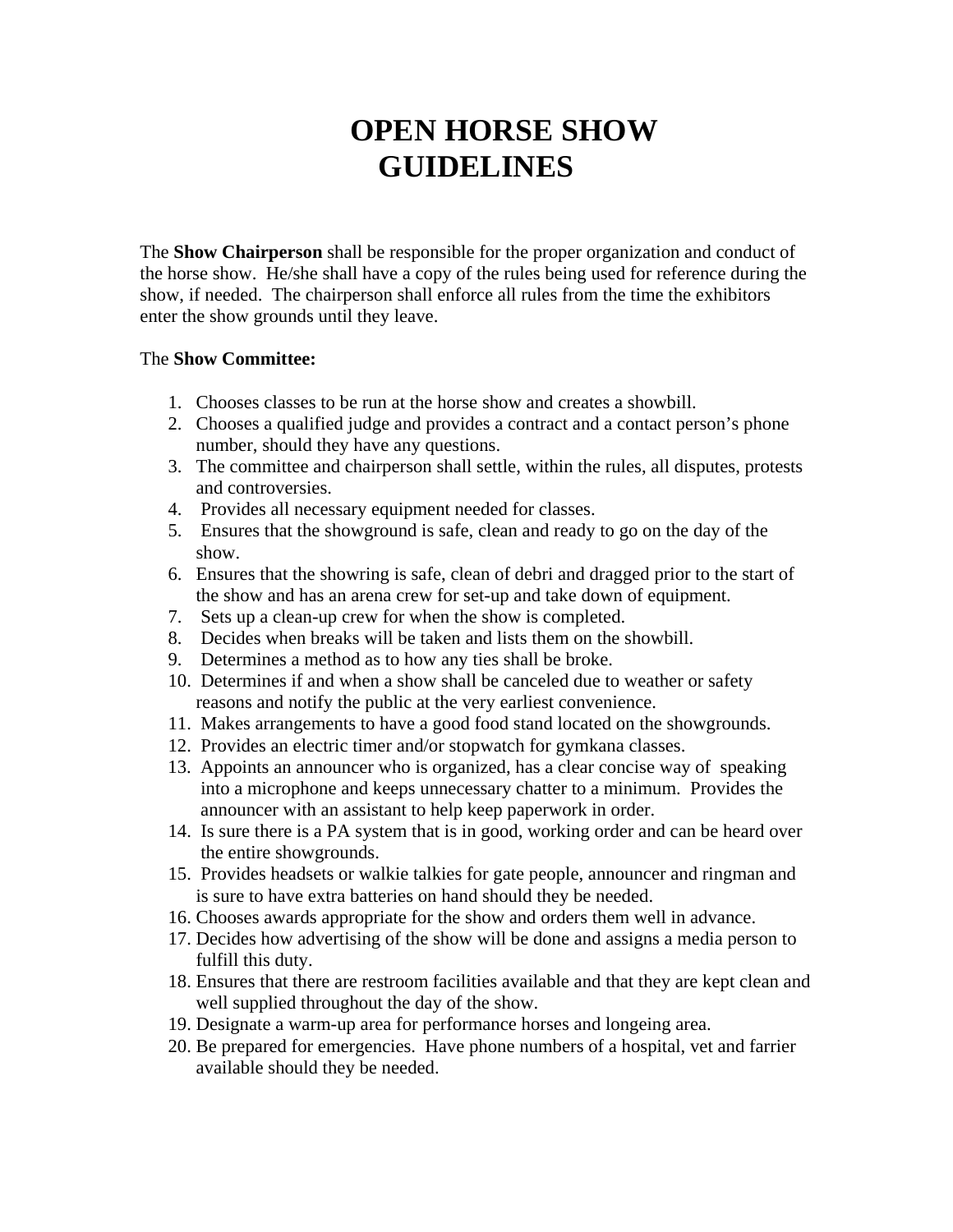#### **Show Secretary:**

- 1. Within a reasonable time will send a contract to the chosen judge, along with a class list and specific instructions as to how to get to the showgrounds.
- 2. Makes copies of the class list for exhibitors for the day of the show.
- 3. Has plastic sheet covers to place patterns in and display them for the exhibitors.
- 4. Ensures that all Coggins papers are collected and filed in an orderly manner for possible reference.
- 5. Provides exhibitor numbers and pins and judge's cards.
- 6. Prints up entry forms prior to the show.
- 7. Has office supplies available the day of the show.
- 8. Has a copy of the rules being used for the show.
- 9. Ensures that there is an organized way in which to keep track of points for High Point awards.
- 10. When needed, submits all show result forms to necessary offices.
- 11. Makes sure there are enough friendly and patient people to help collect entry forms and fees.
- 12. Checks if awards have arrived and makes sure, if any engraving has been done, that it is correct.

### **Show Treasurer:**

- 1. Has change available for the office staff for show entries.
- 2. Collects and counts all entry fees and office fees immediately after the show and deposits it in the bank at the earliest convenience.
- 3. Knows what the judge's contract states for their services and has a check ready to pay the judge at the end of the show.
- 4. Pays all outstanding bills.
- 5. Has a monetary report available for the post show committee meeting.

### **Ring Steward:**

- 1. Will help the judge, but not advise him during the show. He/she will refrain from discussing or conferring with the judge about the exhibitors and/or their horse.
- 2. Shall act as a mediator between the judge and exhibitors.
- 3. At the request of the judge, will move and place animals as he/she advises.
- 4. Has the authority to ask an exhibitor to remove their horse from the arena or showgrounds for the safety of other exhibitors and spectators.
- 5. Is responsible for notifying the judge when all horses are present for each class.
- 6. Should violations of any rules occur, he/she shall immediately inform the show chairman.
- 7. Submit the judge's placings to the show office for records and review if necessary.